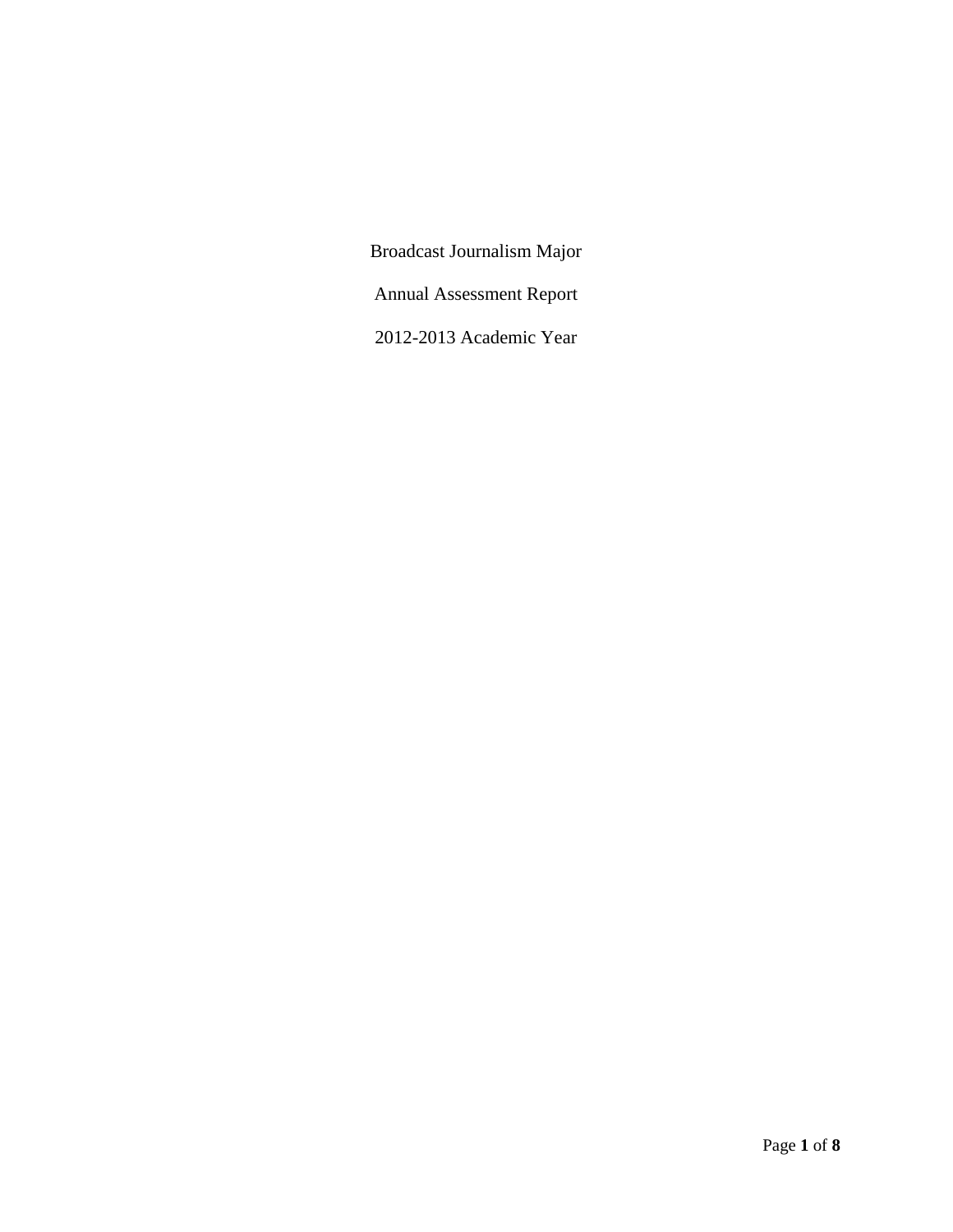### **1. Program Mission**

The broadcast journalism (BJ) program at PLNU exists to reinforce and support the mission of the university, which is to teach and shape students in the creative, technical, and socialization areas of professional media preparation, and to send students into media industries. These have traditionally included radio and television broadcasting.

Historically, print and broadcast journalists have worked in "silos" as distinct segments of the industry. In recent years, the emergence of online communication has precipitated the idea of convergent journalism. From a professional standpoint, convergence is the practice of print and broadcast journalists using each other's skills in the reporting and dissemination of news, specifically applied in a Web context.

In order to more closely emulate the profession, the BJ program at PLNU has undergone curricular changes that recognize the necessity of incorporating new media in journalism courses. This has included introducing online components in a number of courses, such as in a TV news production courses and instituting a senior-level multimedia journalism course that brings together print, video and audio skills to produce online news content. In addition, the major includes trends in technology when training future journalists. For example, students need to understand the role of social networks and mobile media in news delivery.

#### **2. Program Learning Outcomes (PLOs)**

The Broadcast Journalism major is a joint program between the Department of Communication & Theatre and the Department of Literature, Journalism and Modern Languages. The PLOs listed below were developed in a collaborative effort between Dr. Sue Atkins (LJML) and Dr. Clark Greer (Communication & Theatre) during spring semester 2011.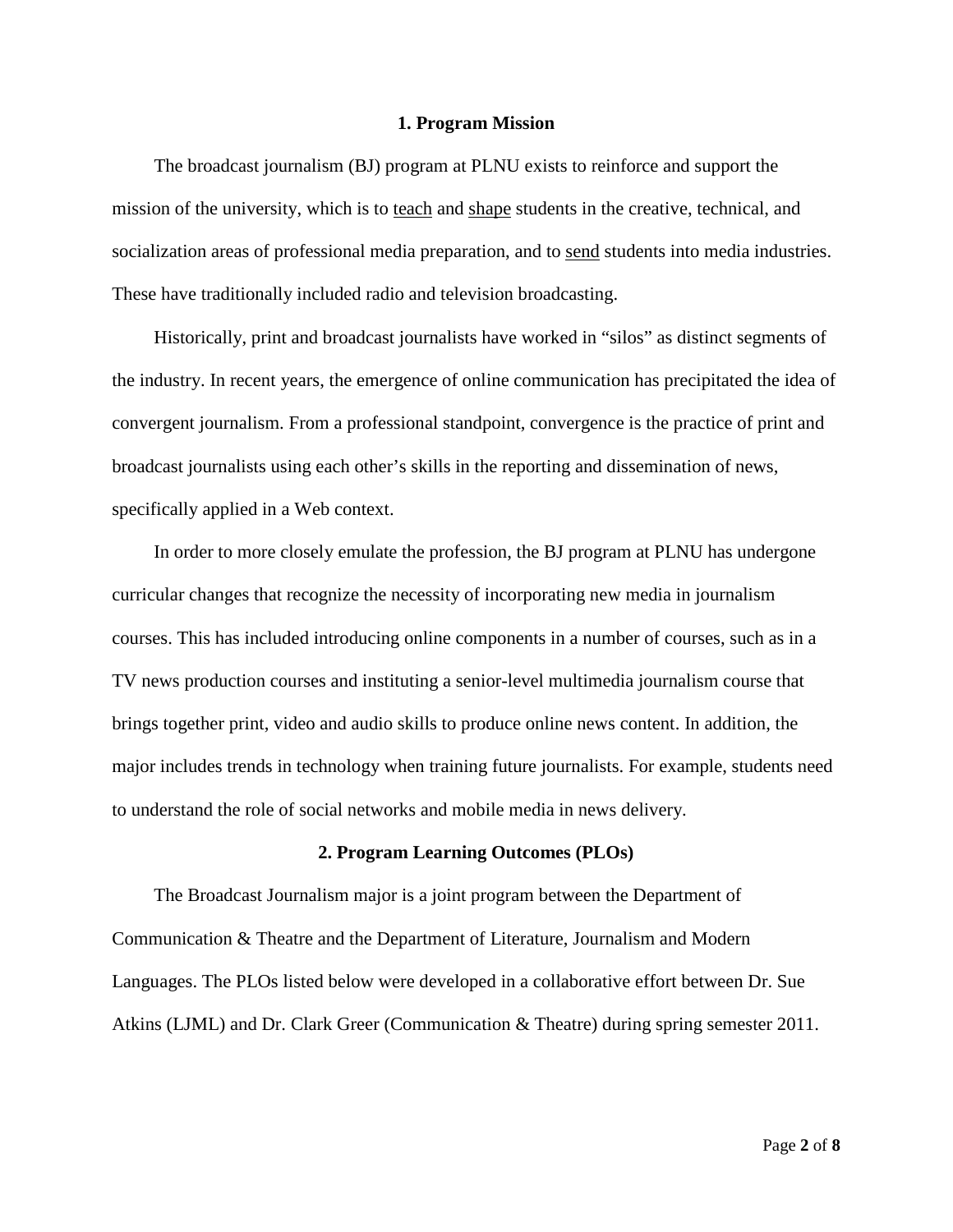PLO 1: Students will identify and articulate the historical development and democratic function of broadcast, print and online media in the U.S.

PLO 2: Students will write news copy clearly and accurately according to news values appropriate to a variety of formats and platforms.

PLO 3: Students will create and edit a news story based on accepted industry standards for the appropriate medium.

PLO 4: Students will employ aural and delivery skills appropriate to various news performance situations.

PLO 5: Students will demonstrate professional socialization skills in various news media environments.

PLO 6: Students will describe major ethical theories and professional codes, apply them to ethical dilemmas, and defend the application of the theory and code to a given situation as a Christian communicator.

## **3. Curriculum Map**

Please see Appendix A for the broadcast journalism program curriculum map. The courses being evaluated for the 2012-2013 academic year are COM413 Advanced TV News Production, COM150 Introduction to Media Communication and COM421 Communication Internship.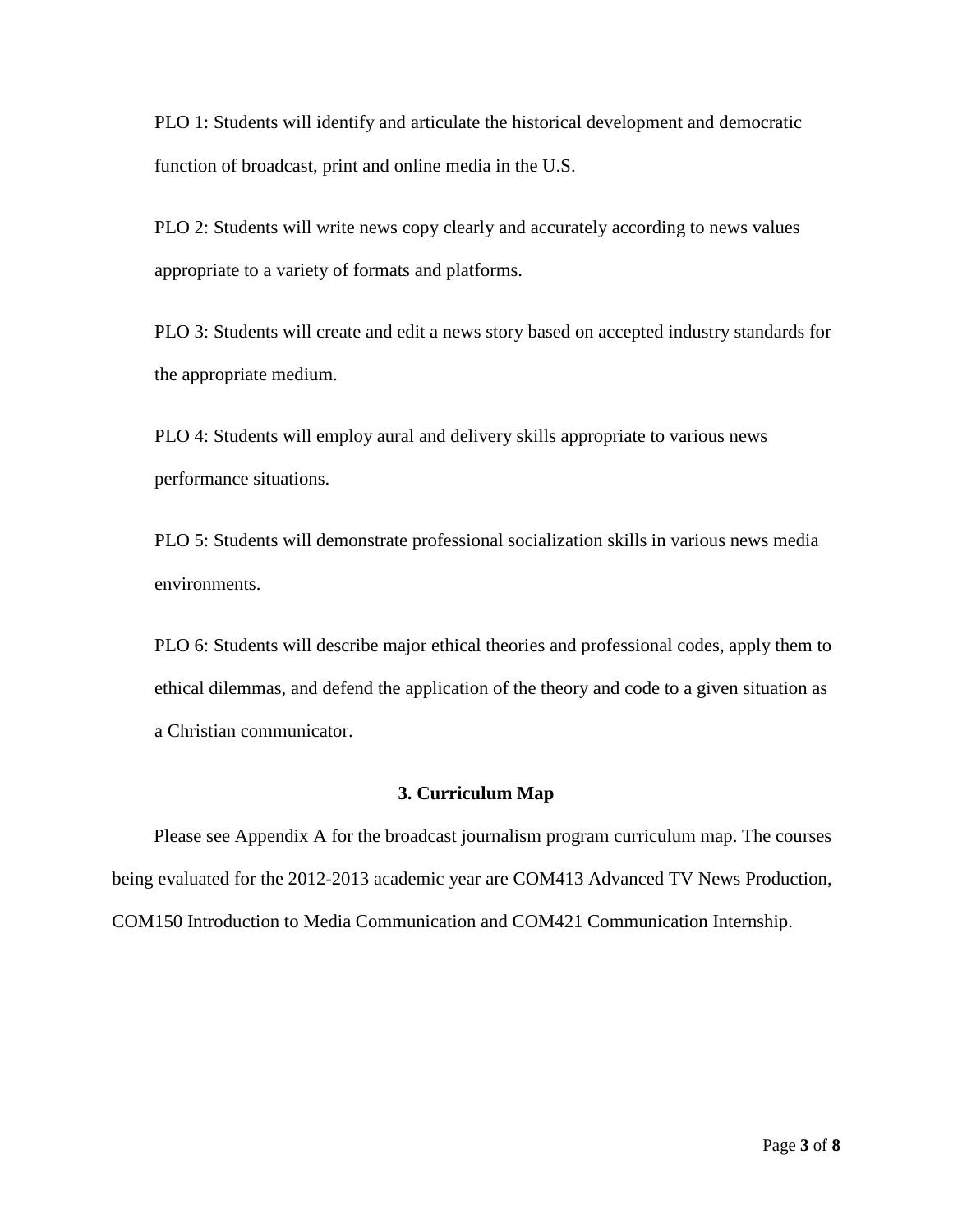### **4. Assessment Activities**

# **COM413 Advanced TV News Production**

Television news story packages of eight students enrolled in COM413 Advanced TV News Production were used in the assessment. The professor for COM413 selected two stories for each of the eight students to be reviewed. Stories were transferred to DVDs and mailed, along with a scoring rubric (see Appendix B), to two news professionals. One person is currently a morning news producer at a San Diego TV station. The second reviewer works in broadcast journalism at the University of Mississippi. Reviewers followed a 10-item rubric on a four-point scale (1=low; 4=high) that assessed story selection and organization, technical skills, and delivery skills. The summary of data is listed below.

This process primarily covers assessments for PLOs 3-4. The evaluation also partially covers PLO 2, but reviewers based their scores on listening to the story rather than reading a script. A news package opens with video, while the viewer hears the reporter's voice. Throughout the story are one or more interviews. Often, the reporter is seen on camera in the middle of the story. Indeed, this was the case with all but one of the stories that were reviewed. In that instance, one reviewer marked a "1" for performance and the other reviewer indicated "N/A" because of the lack of stand-up. To facilitate data calculations, the score of "N/A" was changed to "1" to match the other reviewer's score.

#### *Summary of data collected*

PLO 2 – The mean score is as follows:

Writing 2.94

PLO 3 – The mean scores are as follows:

Organization 3.19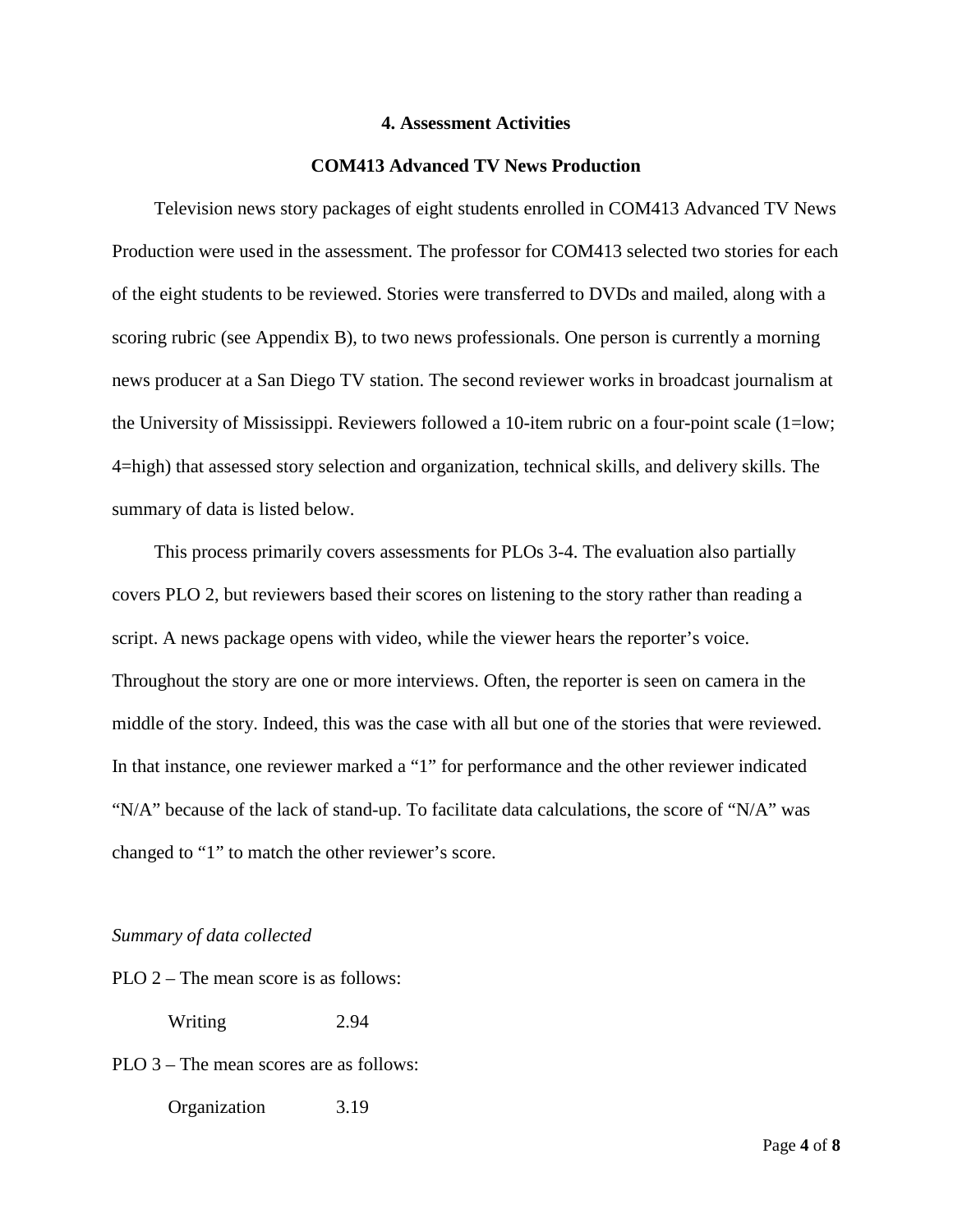| Topic    | 3.25 |
|----------|------|
| Visuals  | 3.00 |
| Camera   | 2.94 |
| Editing  | 3.06 |
| Lighting | 2.97 |
| Audio    | 2.75 |

PLO 4 – The following mean scores are reported:

| Performance | 2.59 |
|-------------|------|
| Speaking    | 2.88 |

# *COM413 Assessment Summary*

All but four of the mean scores were below 3.0, which indicated somewhat of an average ability to produce news packages. One reason might be challenges associated with gathering the stories. Starting in fall 2012, students in Advanced TV News Production were required to report all stories off-campus. In previous years, stories produced for TV news courses were primary oncampus, which resulted in light news content. Even with an off-campus story requirement, students tend to focus on feature or soft news than hard news. This often results in stories that sound more like public relations than news.

Especially problematic in this year's assessment were critiques associated with performance and speaking. Students need to develop a tone of voice that remains conversational, but authoritative. Technical work seems to be another area for improvement. Students learn the basics of TV field and studio production in COM243 and have weekly experience with cameras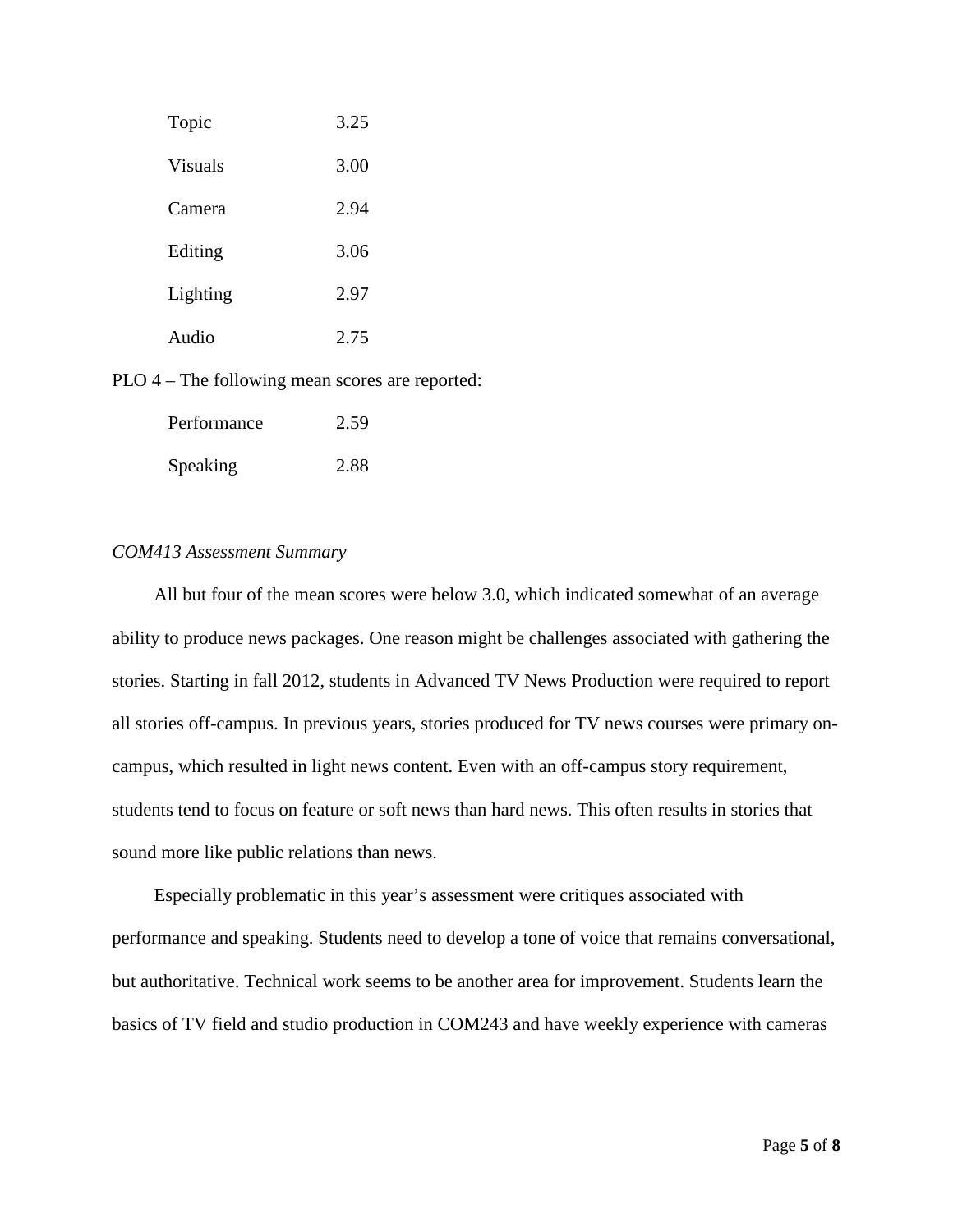and editing in COM313 TV News Production and COM413. However, it appears that students, overall, are not paying attention to details, such as audio, lighting and camera work.

Motivation to produce the best story possible might be another problem. As much as news courses emphasize storytelling, all components go hand-in-hand to accomplish that goal. Story topic had a mean of 3.25 and organization of 3.19, which are fairly good. However, a good story idea means little when there is bad lighting, poor shot composition and incorrect editing techniques. Students are consistently admonished to take a portable light kit for interviews, yet do not want to take the extra effort to do so. Similarly, they are reminded to shoot from various angles and perspectives to provide choices when editing, but it appears they are more interested in getting the story finished than paying attention to details.

### **COM421 Communication Internship**

Assessment of PLO 5 was achieved through internship supervisor critiques. At the conclusion of a student's internship, the supervisor provides an evaluation on a 5-point scale for nine items. Data below reports internships for 4 students who held internships in Summer 2012, Fall 2012 and Spring 2013.

PLO 5 – The following mean scores reflect evaluations of internship supervisors during the time periods noted above and are compared with results of the prior year's internship evaluations:

|                 | 2012 | 2013 |
|-----------------|------|------|
| Attitude        | 5.00 | 4.00 |
| Dependability   | 5.00 | 4.75 |
| Quality of Work | 4.30 | 3.50 |
| Maturity/Poise  | 4.70 | 4.00 |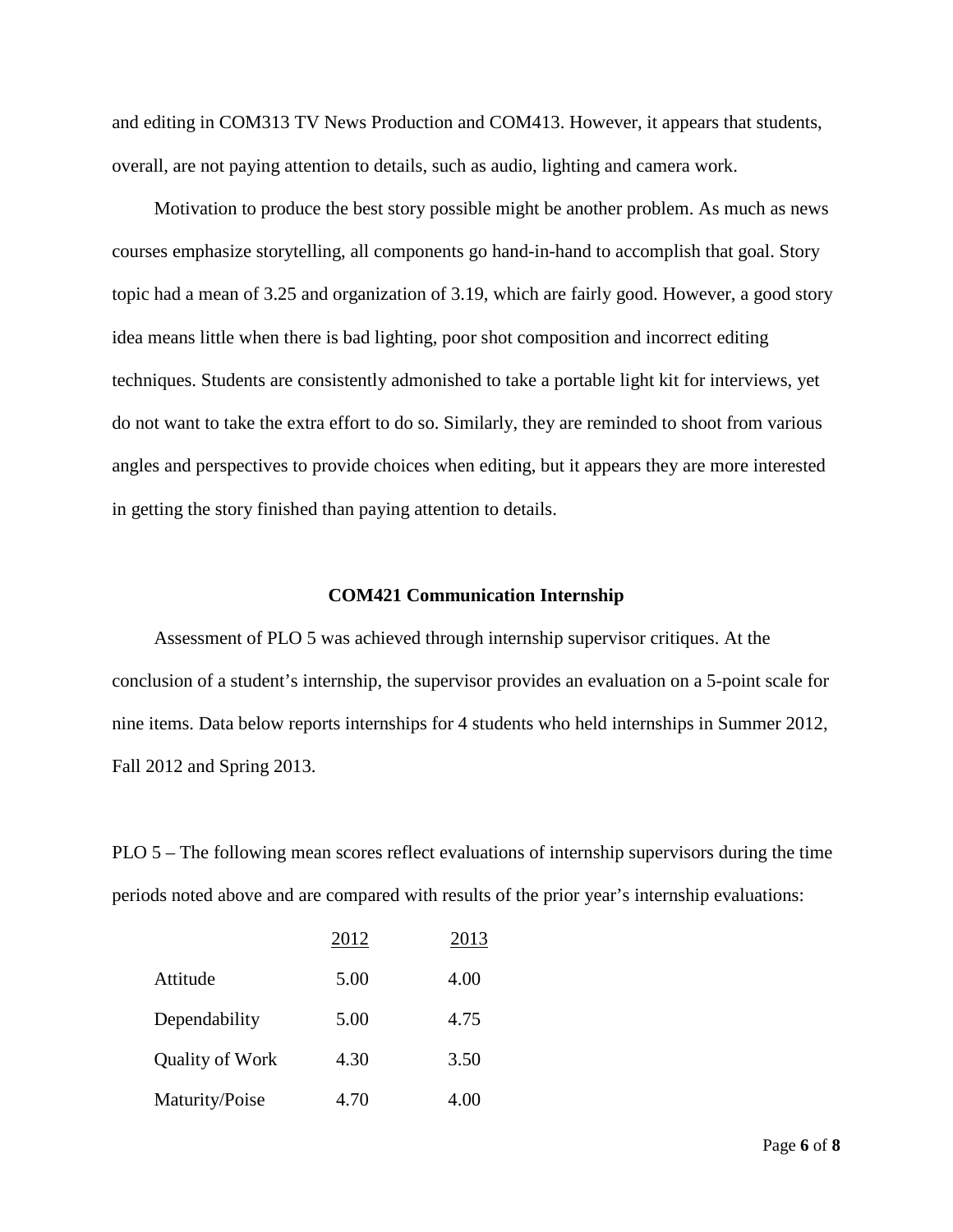| Judgment                | 4.30 | 3.00 |
|-------------------------|------|------|
| Ability to Learn        | 4.70 | 5.00 |
| Initiative              | 4.30 | 3.50 |
| <b>Relations Others</b> | 4.70 | 4.75 |
| Quantity of Work        | 4.00 | 3.50 |

## *Internship Summary*

Compared with internship supervisor evaluations from 2012, the mean results of internships in 2013 declined in several areas. Particular problematic are attitude, quality of work, judgment, initiative, and maturity and poise, which declined from nearly a point to more than a point. In contrast, ability to learn was higher than the previous year. This suggests that students have ability, but are not applying themselves to their tasks. Dependability also decreased. Possessing skills and doing what is required by a supervisor is not enough. Students serving internships must improve in their attitude toward the work, learn to think and act quickly, take initiative and work independently. Judgment, initiative, and maturity and poise are likely part of this concern. Students must learn they cannot simply do a task only when told by a supervisor, but to seek out work. Regarding maturity, students need to act like adults and news professionals.

Comparing internship supervisor reports between years, students had lower scores in quality of work, initiative and quantity of work in 2012 than in 2011. Given this year's results, scores in those areas continue to decline. In the Advanced TV News course, students had to be reminded to consider story topics, lighting and camera work. It appears those are the same problems that carry over into their internships. To succeed in the news business, students need to accomplish their work with high quality on their own.